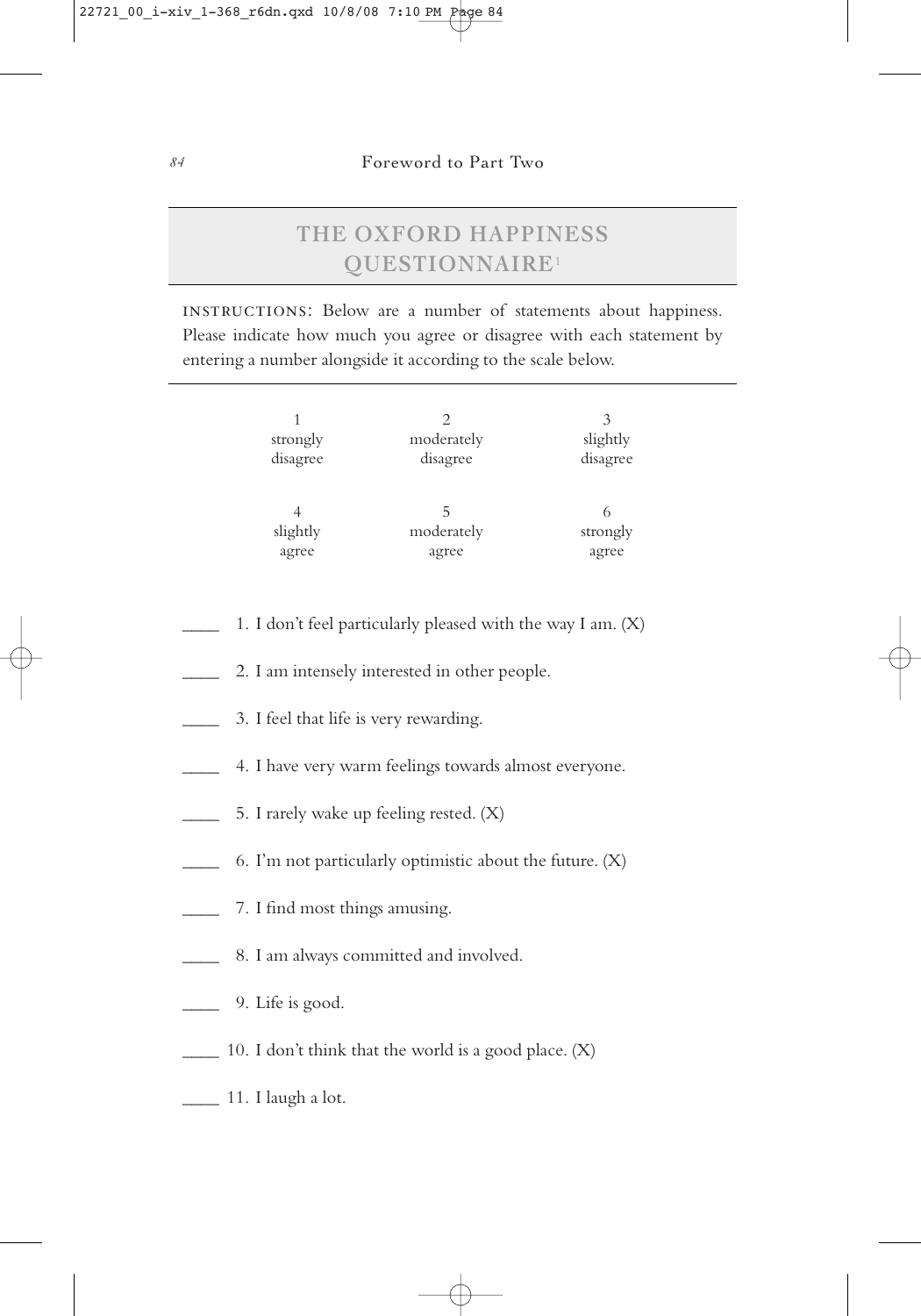instructions: Below are a number of statements about happiness. Please indicate how much you agree or disagree with each statement by entering a number alongside it according to the scale below.

- \_\_\_\_ 12. I am well satisfied with everything in my life.
- \_\_\_\_ 13. I don't think I look attractive. (X)
- \_\_\_\_ 14. There's a gap between what I would like to do and what I have done. (X)
- $\frac{15. \text{ I am very happy.}}{}$
- \_\_\_\_ 16. I find beauty in some things.
- 17. I always have a cheerful effect on others.
- \_\_\_\_ 18. I can find time for everything I want to do.
- $\Box$  19. I feel that I'm not especially in control of my life.  $(X)$
- \_\_\_\_ 20. I feel able to take anything on.
- \_\_\_\_ 21. I feel fully mentally alert.
- 22. I often experience joy and elation.
- 23. I don't find it easy to make decisions.  $(X)$
- \_\_\_\_ 24. I don't have a particular sense of meaning and purpose in my life.  $(X)$
- \_\_\_\_ 25. I feel I have a great deal of energy.
- \_\_\_\_ 26. I usually have a positive influence on events.
- \_\_\_\_ 27. I don't have fun with other people. (X)